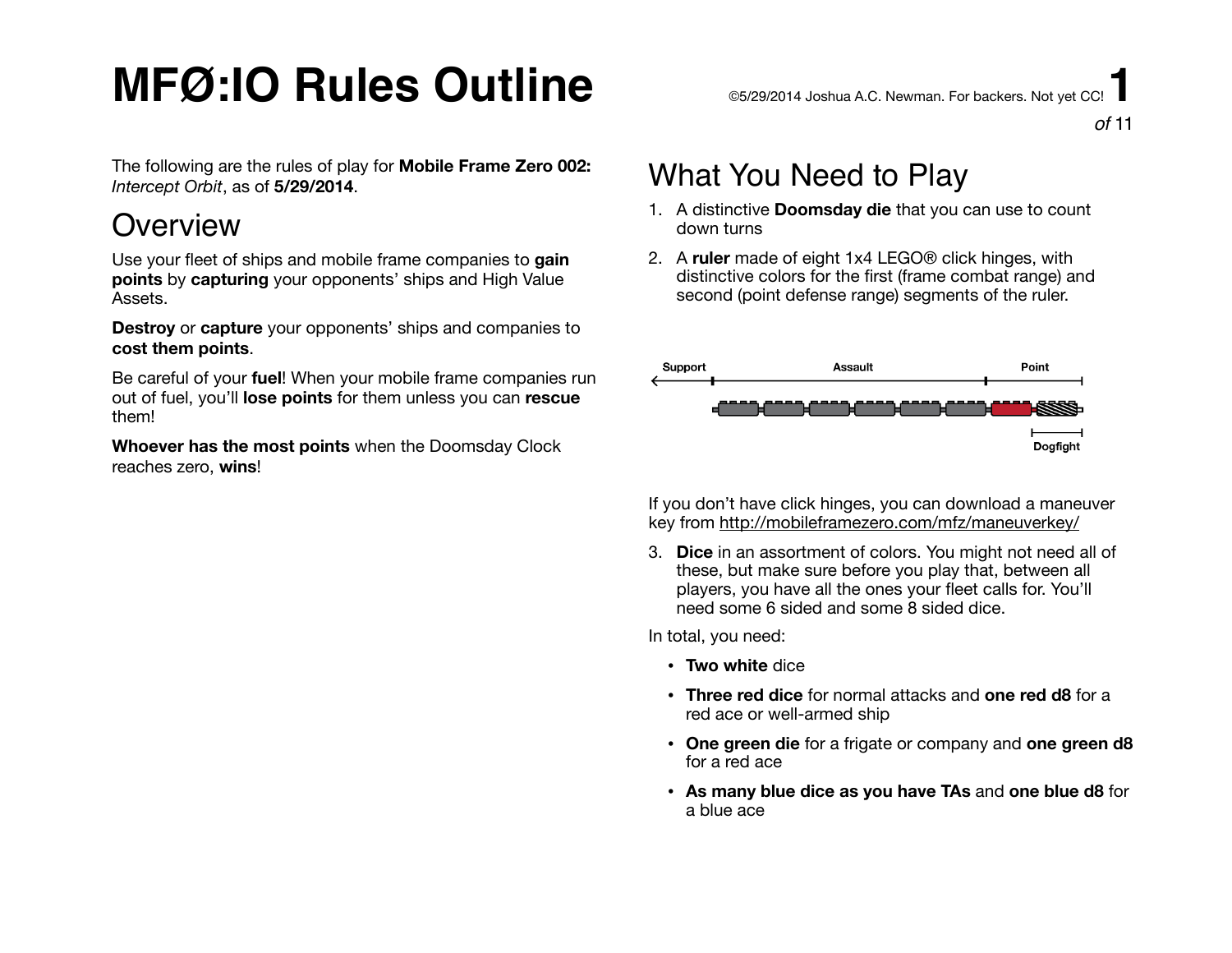- **About as many yellow d6s as you have TAs** and a **yellow d8** for a yellow ace
- **As many black dice as you have companies**, plus one more if a ship has two catapults.
- 4. Your **fleets**
- 5. 3-5 pieces of **space debris** spacewrecks, satellites, or asteroids, each no bigger than a ship, on a 4x4 base.
- 6. A square or circular **table** about 4 rulers across. If your table is larger than that, tape off an area of the appropriate size. Slightly smaller is OK; but you might want to reduce the length of the ruler by 1.
- 7. A piece of paper or whiteboard to keep score, big enough that all players can see it

## Build Your Fleet

Before you gather together to play, each player will need to build a fleet in secret. Fleets are made from **Tactical Assets (TAs)** and **High Value Assets (HVAs)**.

**Determine the number of assets you can build** by consulting the number of players in the upcoming game.

| <b>#Players</b> | #TAs    | #HVAs |
|-----------------|---------|-------|
| 2               | 4-6     | З     |
| 3               | $3 - 5$ | 2     |
|                 | $3 - 4$ |       |

If all players agree, you can increase *both* the minimum and maximum number of tactical assets for an afternoon-long game.

- **High Value Assets (HVAs)** are valuable strategically, but are tactical *liabilities* — they're what your fleet is fighting *over*. They might be shuttles bearing diplomats or revolutionary leaders, smuggled prototype mobile frames, or cargo ships loaded with illegal peaches. They're hard to maneuver, hard to protect, and extremely valuable. If you're playing with LEGO® or other building bricks, Each HVA should be **no bigger than 12 studs in its largest dimension** and rests on a **base 8x4** studs in size.
- **Tactical Assets (TAs)** are what you're fighting *with*. They're warships and companies of mobile frames. Warships are large and destructive, but must overcome their own forward momentum to move the direction and speed you want. Frame companies turn on a dime, but attack only within a very limited range.
- When you build **ships**, you'll install systems on them:
	- **Weapons** can hit at **point** range, **assault** range, or **support** range.
		- A player may design a weapon to either devote two red dice at a single range; or may split the weapon into one red die at each of two ranges.
		- A second weapon devoted to the same range as the first grants a d8 instead of pair of d6s.
	- **Defensive systems** like armor, chaff dispensers, and electronic countermeasures keep your ship from taking the full brunt of an enemy's blow.

*of* 11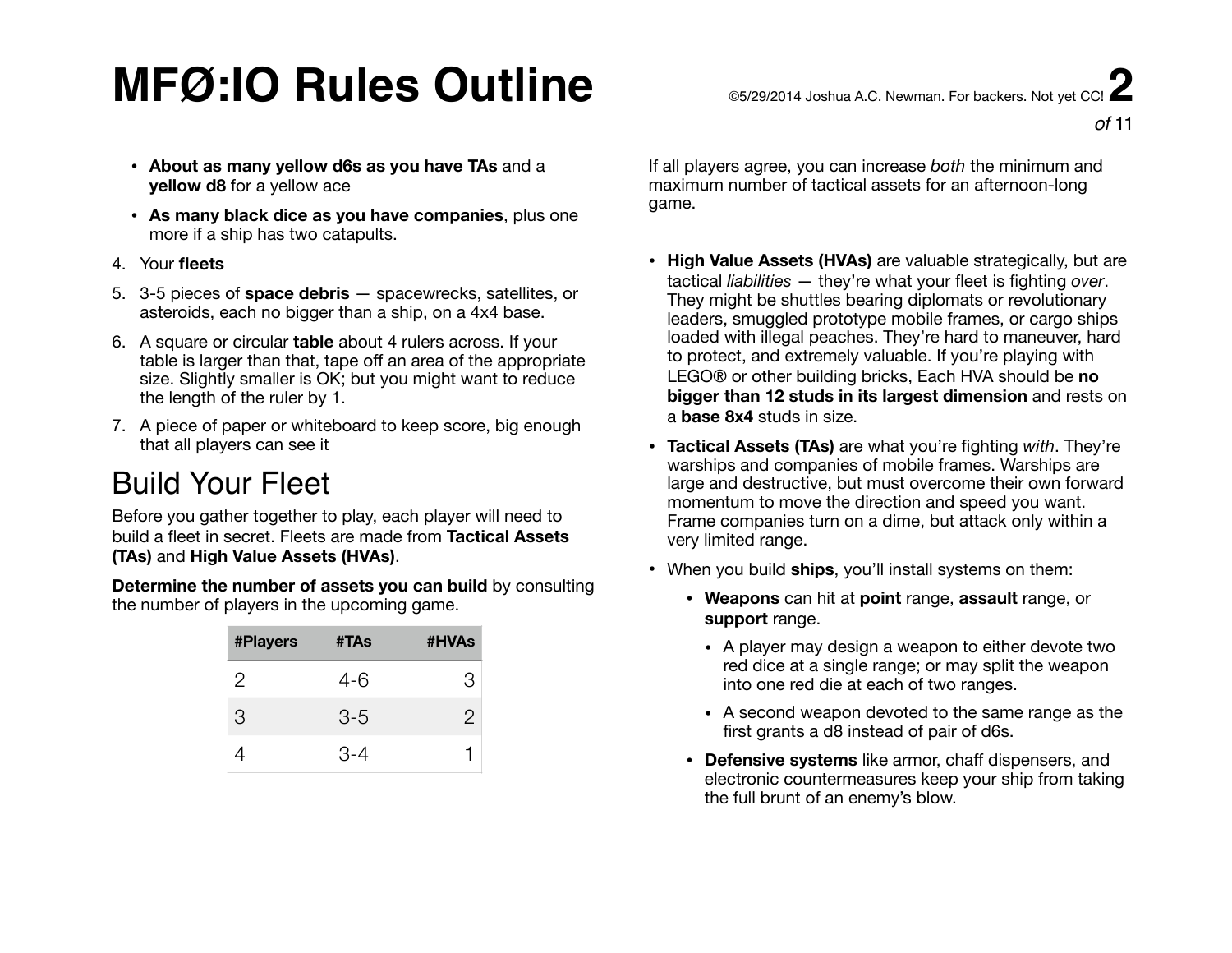- A second defensive system gives the ship the ability to make all ships of its choice within point defense range take hits as though in cover.
- **Communications and sensor systems** give a ship the ability to direct and enhance the attack of other TAs
	- A second coms system gives the ship the ability to spot anywhere in the battlespace.
- **Catapults** launch companies of mobile frames across the battlespace.
	- A second catapult gives an additional *two* black dice to the ship, making repair and refueling much more effective.
- **Capital Ships** are clumsy but powerful warships.
	- In addition to their infrastructure and crew of two white dice, hey have **four systems.**
	- The model should be no greater than **16 studs across in its largest dimension.**
	- Its rests on a **base 8x8 studs** in size.
- **Frigates** are faster and more maneuverable than capital ships. They carry **three systems.** 
	- They roll a **green die** to help them maneuver.
	- Frigates are no more than **12 studs across in their greatest dimension.**
	- They rest on a **base 8x4 studs** in size.
- **Mobile Frame Companies** are fast and maneuverable, but vulnerable to both point defense fire and other frame companies.

*of* 11

- They can board ships and HVAs alike, capturing them for both their points and tactical purposes.
- They have **four systems**: a weapon system, a defense system, a communication system, and a movement system. They rest on a **base of approximately 4x4 studs**. The number of companies you have is equal to the number of catapults you have on your ships.
- Companies have no momentum, and so can travel in a straight line in any direction or make abrupt turns however they like. They can only travel through assets if they have a green die.

#### **Every fleet with at least one catapult has a Mobile Frame**

**Ace** that carries with it a special power. Mark the company that the ace leads with a special model. When you build your fleet, decide which kind of ace your fleet has. Pick one:

- **Red Ace** not only shoots with an additional red d8, but can also shoot particularly far.
	- Roll a red d8 when this company goes.
	- This company may target TAs at assault range as though they were in dogfight range.
- **Blue Ace** not only protects their own company well, but can also protect friendly TAs nearby
	- Roll a blue d8 when this company goes.
	- This ace makes any TA within point defense range take hits as though in cover.
- **Green Ace** not only moves quickly, but also can move other models.
	- Roll a green d8 when this company goes.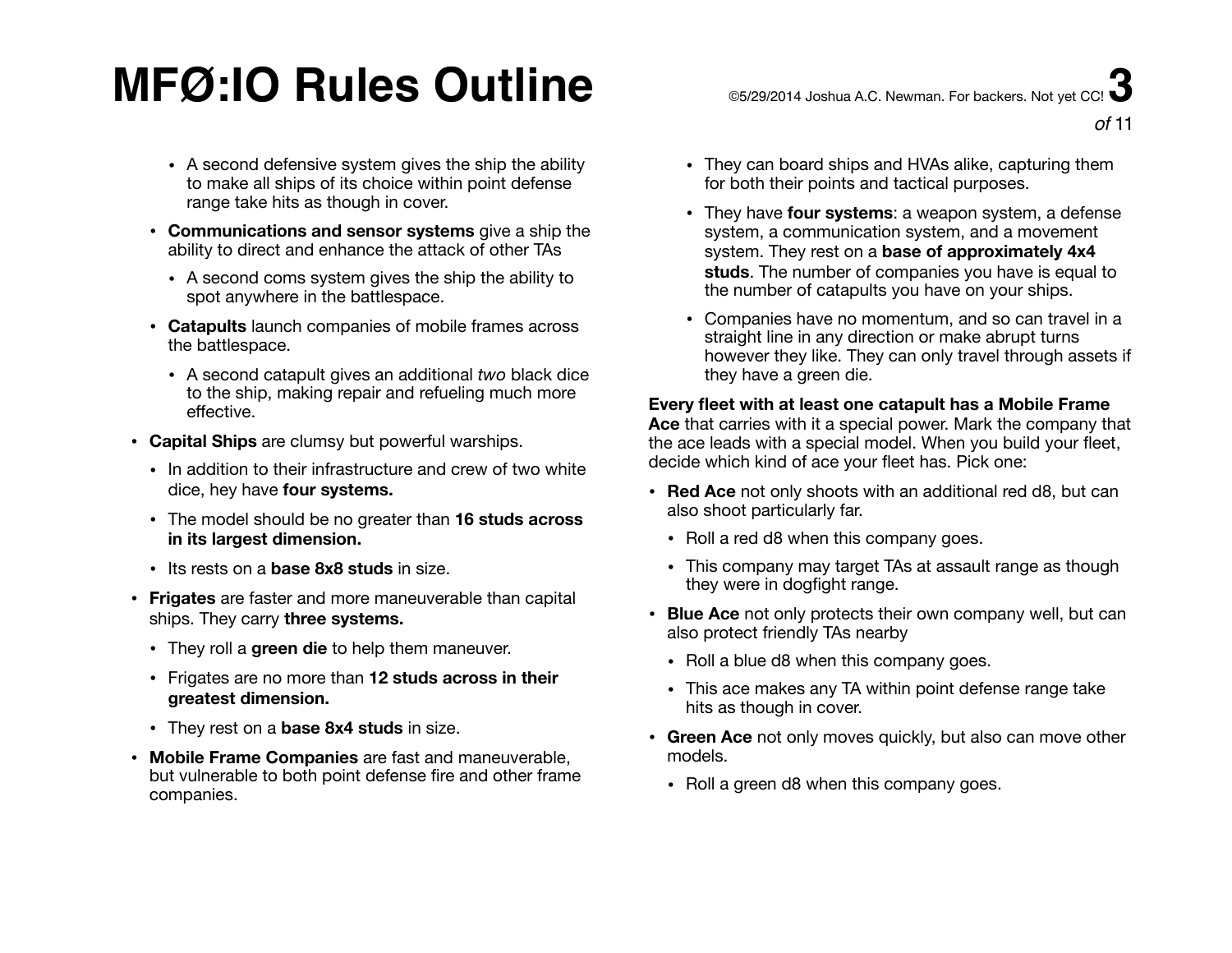## $\mathsf{MFG:IO}$  Rules Outline  $\mathsf{C}$   $\mathsf{C}$  and  $\mathsf{C}$   $\mathsf{C}$  and  $\mathsf{C}$   $\mathsf{C}$   $\mathsf{C}$   $\mathsf{C}$   $\mathsf{C}$   $\mathsf{C}$   $\mathsf{C}$   $\mathsf{C}$   $\mathsf{C}$   $\mathsf{C}$   $\mathsf{C}$   $\mathsf{C}$   $\mathsf{C}$   $\mathsf{C}$   $\mathsf{C}$   $\mathsf{C}$   $\mathsf{C}$

- This ace may slide a TA within dogfight range 1 unit in either direction or change its heading by one click both on that model's turn and on its own.
- It may move or turn each asset it contacts on a turn.
- **Yellow Ace** not only spots particularly well, but allows others to further aid at their command.
	- Roll a yellow d8 when this company goes.
	- It may spot any ship within point defense range.
	- Place both the yellow d8 and its regular spot die on the ship that this company is spotting.
		- When you use the spot, add the dice together.
		- Other TAs may replace either of these dice.

Aces also **board** enemy ships more effectively than companies without them.

## Setting Up the Table

When you arrive at the table with your friends, you'll **show off your fleet to each other.** Point out each ship, company, and HVA, making sure everyone can see what system does what. If it's at all unclear, make sure everyone knows which end is the bow on your ships.

#### Determine each player's

#### Points per Asset

When we start to count the score, each asset of each player (HVAs and TAs alike) is worth 5 points. Then we'll do some quick measurements to determine how to modify each player's points per asset (PPA).

Ask all the players:

- 1. Which player has the **greatest number of TAs** both ships and companies. **Reduce** that player's PPA by one.
- 2. Which player has the **fewest TAs**. **Increase** that player's PPA by one.
- 3. Which player has the **greatest number of shipboard systems**, which doesn't count individual systems in companies. **Reduce** that player's PPA by one.
- 4. Ask each player who has the **fewest shipboard systems**. **Increase** that player's PPA by one.

#### **If multiple players have the most or the fewest of TAs or shipboard systems,** they *all* tweak their PPA.

5. Write all the player's names across the top of the scoreboard with their PPA written under it. Then multiply your PPA by your number of assets you have — HVAs, ships, and companies — and write that down under your name. **That's your starting score!** 

If you have a tie for first place, then all tied players roll off. Whoever wins the roll-off can choose to remove a TA or continue forward with the tie.

The player with the highest score is the **defender.** The next highest scoring player is the **primary attacker,** and all other players are **secondary attackers.**

## Placing Assets Into the **Battlespace**

You'll set up your fleets from defender to attackers to defender.

- 1. **Defender,** place one HVA anywhere you like on the table.
- 2. Place your remaining HVAs within assault range of the first HVA.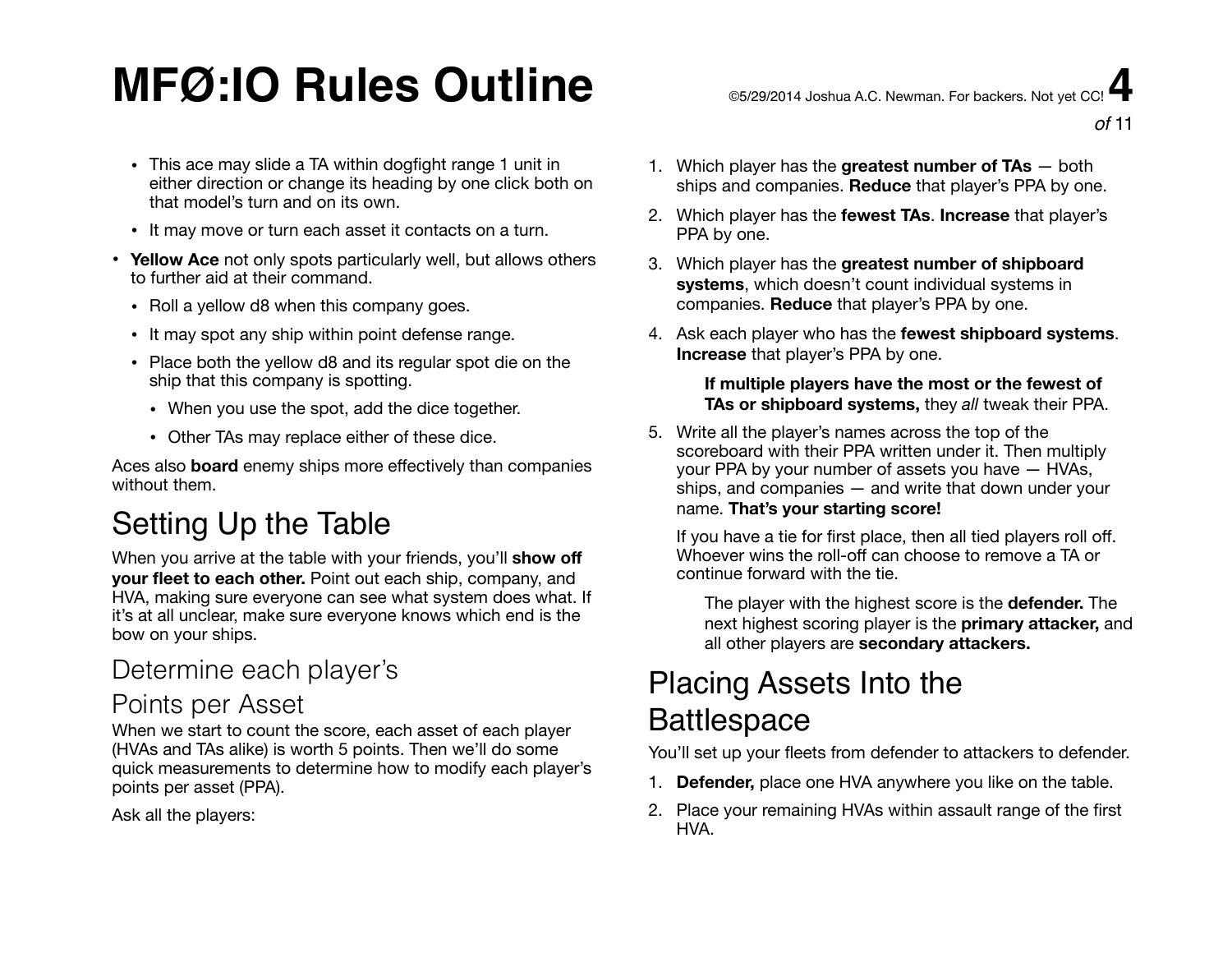- 4. **Primary attacker,** place one ship just within assault range of the defender's ship.
- 5. **Secondary attackers,** place one ship anywhere on the table outside assault range of the defender's HVAs and ships.
- 6. **All attackers,** take turns placing all your ships, then placing your companies touching your carriers, one company per catapult, then placing your HVAs.
- 7. **Defender,** place the rest of your ships, then place each company touching one of your carriers, one company per catapult.
- 8. Take turns in tactical order, placing a few pieces of space debris around the table one at a time, no closer than assault range from any ship but your own, and no closer than assault range to another piece of debris. If there's nowhere legal a player wants to place debris, stop placing debris.

## The Game Starts Now

Set the Doomsday Clock to 11.

Defender, pick a ship or HVA. In future turns, you may be able to pick a mobile frame company, but they're all still on deck for now.

Declare an enemy TA or space debris as the ship's target and the range at which it's attacking if you want to and can, and roll all the ship's dice at once.

#### **Every time you move a ship, you'll:**

- 1. defend your ship
- 2. repair your ship
- 3. optionally, shoot
- 4. maneuver and move
- 5. shoot if you haven't yet
- 6. launch, fuel, and repair frames
- 7. spot a TA

### Defend your ship

Choose a blue die (if you have one) or a remaining white die. That will be your defense number for the rest of this round. If you don't choose one, your defense number will be 0 for the round.

### Repair Your Ship

If any white dice are a 6, you may spend them to repair one system each that the ship has lost. You may not repair white dice nor give the ship systems that you didn't build them with; just re-attach the systems you've taken off.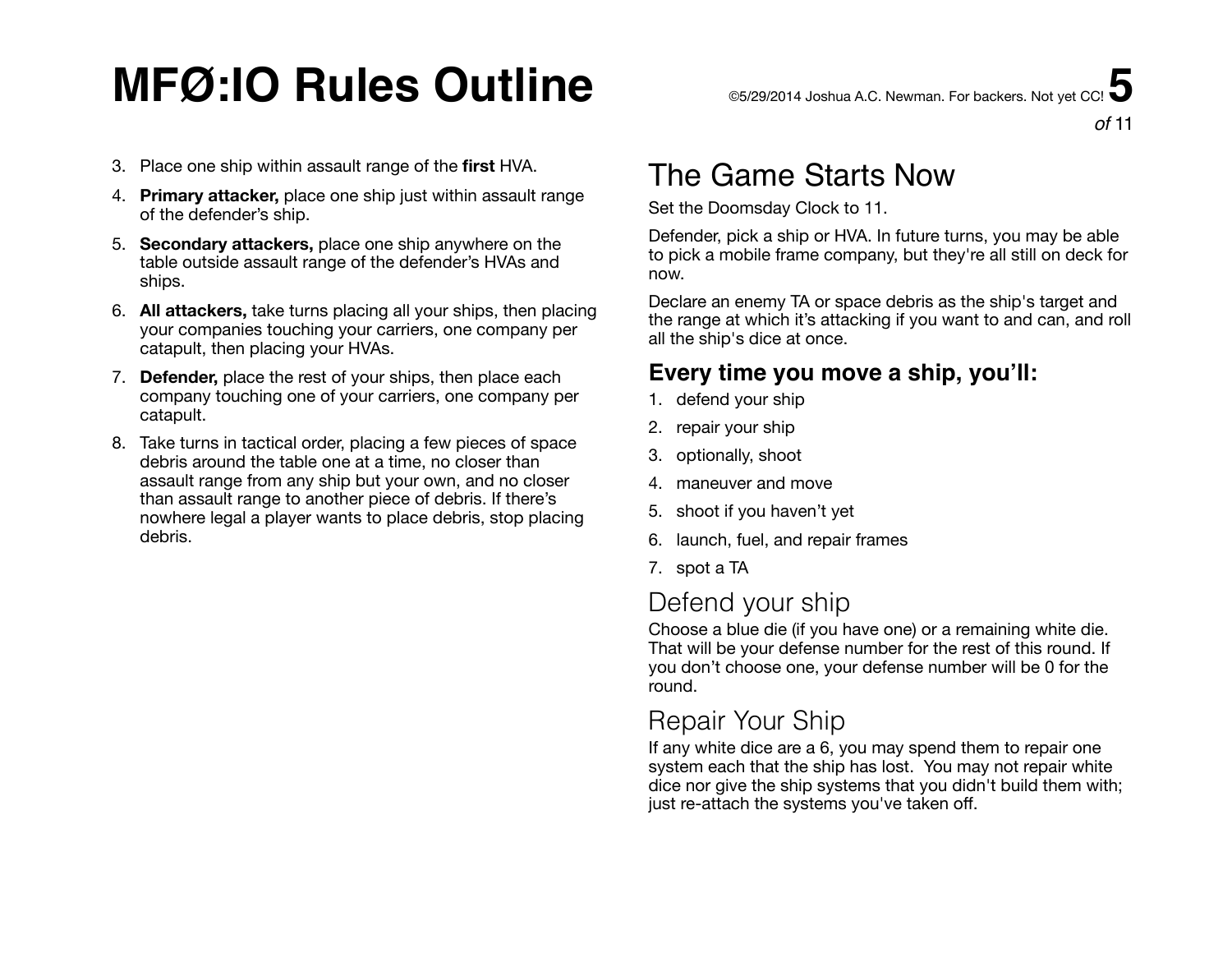*of* 11

#### Optionally, shoot

Use a red die or a remaining white die to attack if you're within range. Continue in normal combat and tactical order.

You may opt to shoot after your move instead, or not at all.

#### **Ranges**

You can declare a target that is, or you hope will be, within range of your weapons. If your ship has no point defense weapon systems, its crew can still fight in their labor frames, carrying mobile frame-scale small arms with its white dice, attacking at dogfight range.

A ship may only target frames that are at point defense range, or frames touching a ship that is within point defense range.

| Dogfight      |         |
|---------------|---------|
| Point Defense | $1 - 2$ |
| Assault       | 3-8     |
| Support       | > 8     |

#### **Damage**

Weapons at **support range** damage systems on other **ships** with a **5 or 6** on their hit dice.

Weapons at **assault range** damage systems on other **ships** with a **4-6** on their hit dice.

Weapons at **point defense range** damage systems on other **ships and mobile frame companies** on a **5 or 6**.

**When you lose a system to damage,** put it at the side of the table. You might need it again if you repair it.

#### **Cover**

A target is in cover if space debris or another ship is between the attacker and target, and within point defense range from the target ship.

If the target is in cover, the cover will absorb all 5s from a support- or point defense-range weapon, and all 4s from an assault range weapon. If the cover was debris, remove it from the table as destroyed.

The cover for a target that has been spotted takes damage at the discretion of the attacker.

### Maneuver and Move your ship

A ship is always under power, and will move straight forward 4 units unless you order it to maneuver. You may allocate a green or remaining white die to maneuver the ship. Each pip on your maneuver die allows you to pick one:

- Click any single hinge on the ruler either once (for all capital ships, frigates, and HVAs) or twice (for frigates only). Assets may not click a single hinge more than once in a turn.
- Increase the speed of the ship this turn by 1.
- Decrease the speed of the ship this turn by 1. Ships may not reverse.
- Avoid a collision with space debris that lies in the ship's path.

When a ship moves, the player may reposition any of their frame companies touching the ship or its base to anywhere else in contact.

All other companies may opt to continue on with the ship, choosing where to position themselves in initiative order, or stay where they are on the table.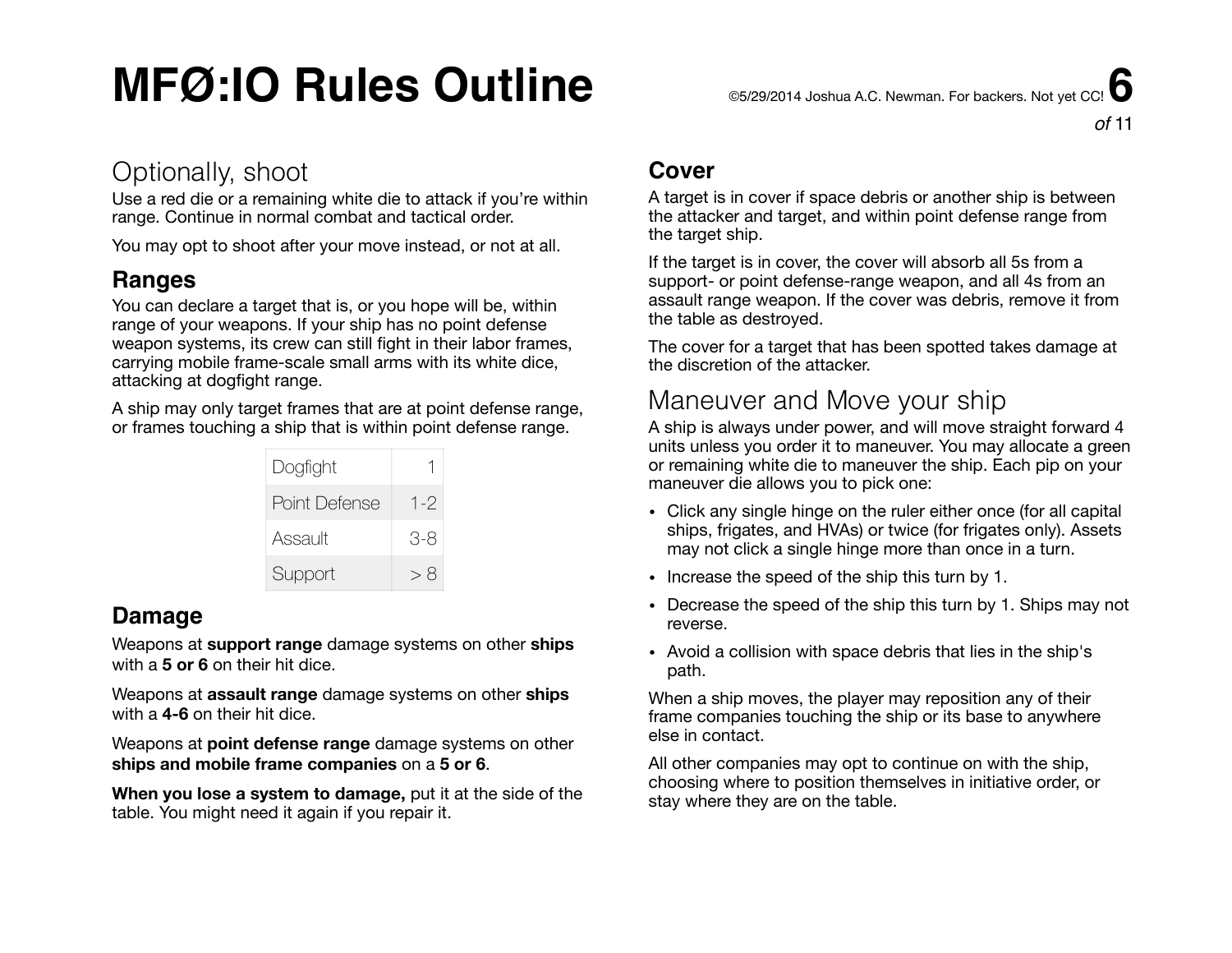*A ship starts its movement by placing the end of the ruler at the back of the base on the inside of the upcoming curve. In this case, the player has used one maneuver pip to click the first hinge by one click. Because the ship is a frigate, the player could have chosen to click it again with the same maneuver point, but didn't.*



*To make a turn, line the front of the base up with the next segment of the ruler.*



*To move straight, move your ship the number of segments you can go. If you don't have the maneuver points to slow your ship, you must move the whole distance. In this case, the player has used a second maneuver pip to slow their ship to 3.*



#### **Ramming, Collisions, and Passing**

Sometimes, you'll want to ram another ship or HVA, and sometimes a collision will happen against your wishes.

**If a ship would end its turn touching another ship, they have collided**, whether they wanted to or not. Skip to rolling collision dice.

*of* 11

**If a ship's move would take it all the way through another ship**, however, the players will have an opportunity to choose to ram or or avoid the collision.

- **If one ship is a frigate**, it can use its maneuverability to decide unilaterally if the ships are colliding or not. Continue with your move.
- **If neither or both of the ships are frigates**, the ship currently moving says if it wants to ram or not. If that player decides not to ram, the other player then decides if they want to, instead. Stop the ship where it touches the other ship and roll collision dice.
- **If a ship moves through or touches a mobile frame company,** the company can decide if they cling to the ship. If the company is out of fuel, the owner of the ship decides instead if they're capturing/rescuing the company.
- **If a ship moves through a piece of space debris**, it can avoid the debris at the cost one maneuver pip. Otherwise, stop the ship where it touches the debris and roll collision dice. Then choose to remove the debris altogether or move it the same distance as their current speed, though not into an immediate collision.
- **• Assets can pass companies to other ships as they pass within point defense range.** If the company has been captured, it stays captive, touching the ship as long as the owner of the ship so wishes.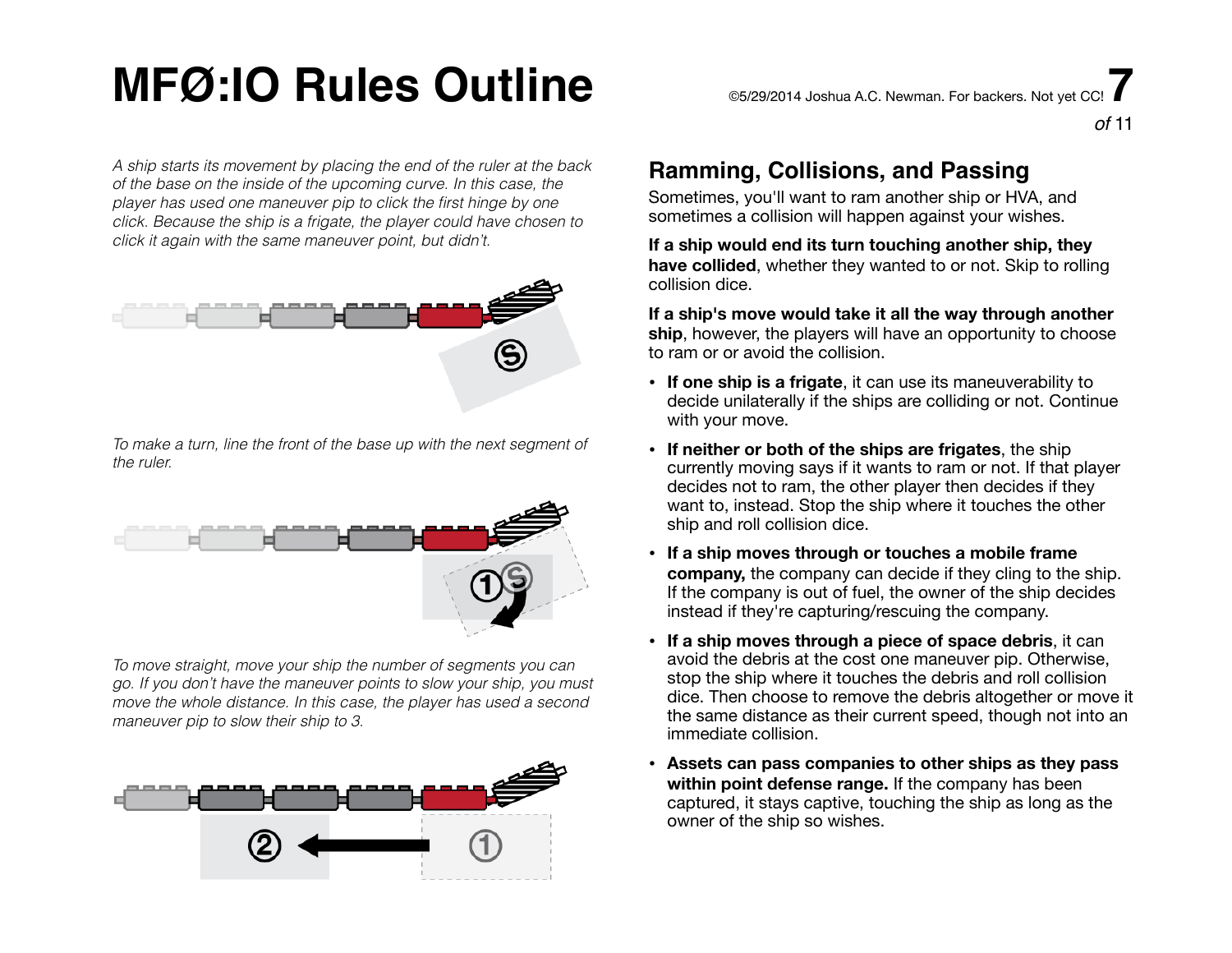#### *of* 11

#### **Collision dice**

When two ships collide, roll as many dice as the current ship's speed. Every 1 or 2 on the die damages one of the ramming ship's systems. Every 4-6 damages one of the target ship's systems.

Starting with the rammer, both players turn their opponent's ship by a number of clicks up to the number of hits the ship took. If such turning would cause another collision, stop the turn just before the ships collide.

When the target is an HVA, the HVA will take no damage, but the rammer will still turn it.

Note that HVAs may never opt to ram. If their turn ends on top of another ship, it stops before the collision happens. If its maneuver will take it through a ship, that ship can unilaterally opt to ram it or allow it to pass.

### The Edge of the Table

**If a ship leaves the edge of the table**, it's lost in space and won't be able to return to this volume until the battle is over. The player loses its points immediately and removes the model from the game.

**If in doubt about whether the ship is still on the table,** assume that it is.

**If an HVA hits the edge of the table,** the player with the highest score, other than the player who owns the HVA, rotates it in any direction they like to keep it from going off the table.

## Launch, Fueling, and Repairing Frames

If your ship has a catapult system and a company of frames touching the ship or its base, you can opt to fuel and repair it, and launch one company per catapult.

Using a black or remaining white die, you may **repair** any company back to as many total systems as the repair die shows.

*So, if your company has 2 white dice, a weapon and a defensive system left, you can use a repair die of 5 to replace its movement or spotting system. If the die was a 6, you could repair both.* 

You may also use a black or remaining white die to **fuel** any company by optionally replacing its current fuel die (if any) and then **launch** them. Place the company anywhere on the table not in cover to the launching carrier, and place the fuel die beside the company. That die will count down every round, and sometimes during dogfights.

The frame company now moves as in independent unit.

#### Spot a Tactical Asset

A ship may use a yellow die or a remaining white die to spot any TA, or replace an existing, smaller spot die.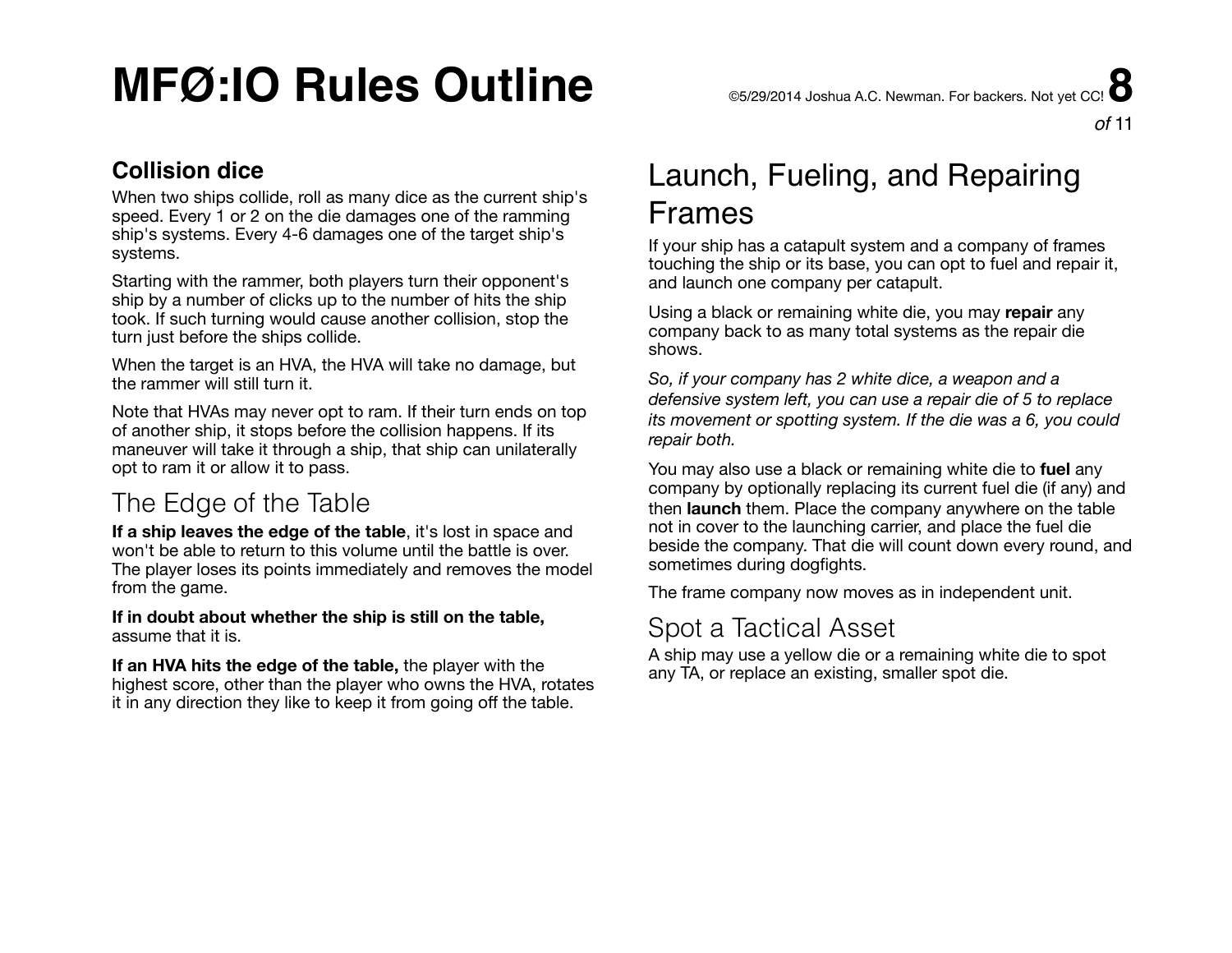## A Frame Company's Turn

Declare an opposing TA or space debris as the company's target and the range at which you will attack it. All companies can attack at dogfight range. Only the red ace's company can choose to attack at assault range.

Roll all the company's dice, including the fleet's ace's, if they're in this company.

On its turn, a frame company will:

- 1. **defend** your company
- 2. optionally, **attack**
- **3. move**
- 4. optionally, **shoot** if you haven't yet
- 5. **spot** a TA

### Defend Your Company

Choose a blue or white die as your company's defense number.

The **blue ace**, when attacked, takes hits as though in cover and may provide cover at any time to any other unit in point defense range.

### Optionally, Shoot

Choose a red die or a remaining white die as your attack. You may opt to shoot at the end of your move instead of at the beginning, or not at all.

### **Dogfight range**

Frame companies may only attack at dogfight range. Dogfight range is 1 ruler unit, **or** touching the same ship or its base as the target.

The **red ace** allows the company to choose to attack at point defense or assault range, as well.

Frame companies damage other frame companies on hit dice of 4-6, or ships on 5-6.

Ships may use their white dice to attack at dogfight range, as well.

#### **Dodging away**

Companies that have a green die remaining and are touching a ship may, when taking hits, spend one fuel to step to two units directly away from the ship.

#### **Move**

Choose a green or remaining white die as your move. Mobile frame companies move as in Mobile Frame Zero: Rapid Attack.

If a company comes into contact on its move with an unfueled company, they can carry it with them to rescue or capture it.

The **green ace** may move or turn each ship it touches by one unit or one click in any direction. Additionally, it may do this when the ship moves itself, and may unilaterally decide if the ship it is on collides with another model. If both ships are carrying a green ace, the ships will collide if either wants them to.

#### **Abandoning Assets**

If the last company of the player who owns a ship abandons it by flying at least 1 unit away, by being destroyed, or by running

*of* 11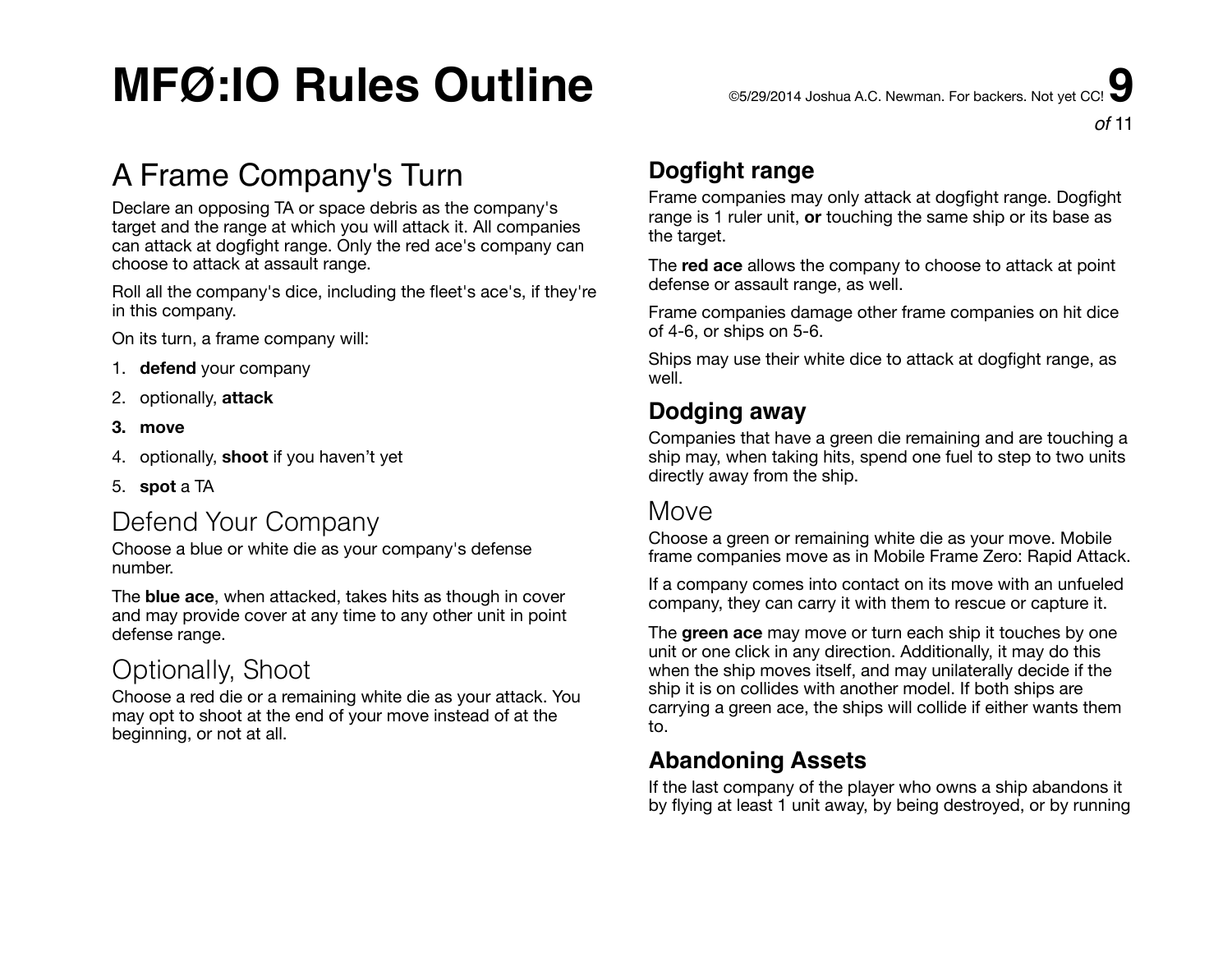out of fuel, the ship and any un-assigned dice immediately return to the original owner of the ship.

HVAs remain in the possession of the last player to have a TA within point defense range of it.

### Spot a Tactical Asset

Choose a yellow or remaining white die to spot with. Frame companies can only spot TAs in dogfight range.

The **yellow ace** may place its yellow d8 in addition to its normal spot die. When the spot is used, use both dice. Additionally, the yellow ace may spot at point defense range.

## Capturing HVAs

When one player is the only one with TAs within point defense range of an HVA, that player may take immediate possession of it, increasing their own score by their own PPA and reducing the points of the previous owner by the opponent's PPA. The new owner now takes it as their own asset. If it has already moved this turn, the player does not get to move it again, but until another player captures it, they control it and retain its points.

## Ending the Round

When all assets have taken their turn:

- 1. Remove all blue (defense) and yellow (spotting) dice from the table.
- 2. Capture and defend ships
- 3. Turn the Doomsday clock down by one.
- 4. Turn all of your fuel dice down by one.

### Capturing and Defending Ships

If any ship has a hostile company touching it or its base at the end of the round, each player rolls one yellow die for each company, **plus another die if their ace is in this boarding action**. The owner of the ship additionally rolls all red dice for point defense weapon systems on the ship.